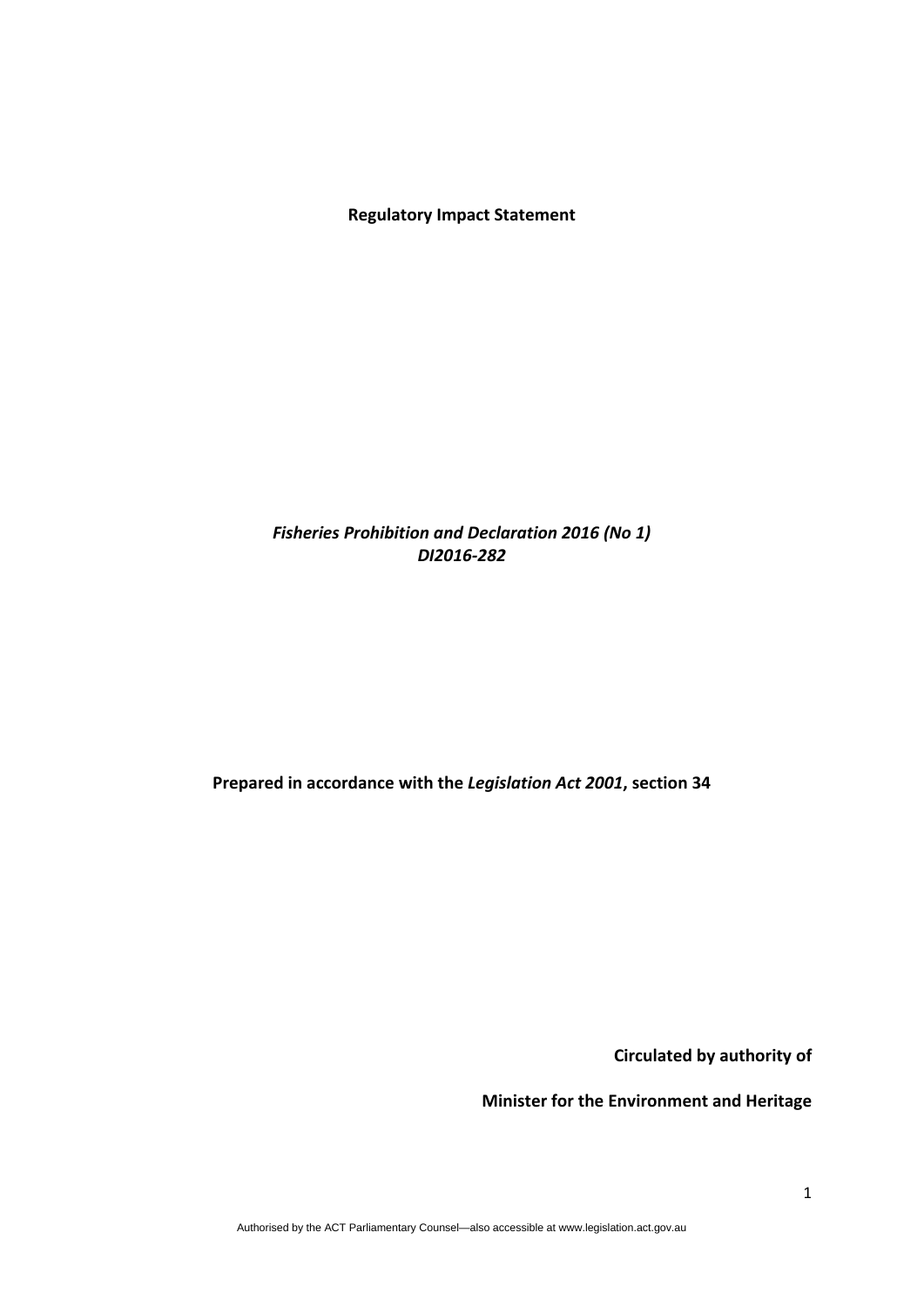#### **Executive Summary**

This regulatory impact statement relates to the *Fisheries Prohibition and Declaration 2016 (No 1)*, made under various sections of the *Fisheries Act 2000* (Fisheries Act).

The Fisheries Act is the primary legislation in the ACT for the management of the recreational fishery and the commercial trade of fish. The primary objectives of the Fisheries Act are to:

- conserve native fish species and their habitats
- manage fisheries sustainably to provide high quality and viable recreational fishing
- co-operate with other Australian jurisdictions in sustaining fisheries and protecting native fish species.

The *Fisheries Prohibition and Declaration 2016 (No 1)* (the instrument) establishes the designations of public waters, fishing closures for public waters, prohibits taking of certain sizes and species of fish either entirely or for closed seasons, prescribes the quantity of fish for certain species that may be taken, and prescribes use of fishing gear.

The instrument addresses the following issues identified in the existing fisheries instrument:

- The existing instrument does not reflect the latest knowledge on aspects of fisheries management. For example, the current size limit for Murray Cod does not reflect current knowledge on sustainable fishing practices for the species and does not align with NSW and Victorian size limits for Murray Cod.
- The current take limit for Murray Cod does not provide any added protection to the important population in the Murrumbidgee River; currently the same take limit applies for this species in all open water bodies.
- The inadvertent declaration of a section of the Murrumbidgee River as 'trout waters' may impact compliance and enforcement and does not provide a conservation benefit.
- The current definitions of hoop and landing nets need to be updated in line with current practice and to clarify and provide adequate information on their allowable uses.

The instrument is within the parameters of the authorising law and is not inconsistent with the policy objectives of another territory law. The proposed declaration is appropriately placed in subordinate legislation to the Fisheries Act. The proposed declaration does not unduly trespass on existing rights, or make rights unduly dependent upon non-reviewable decisions.

This regulatory impact statement complies with the requirements for a subordinate law as set out in Part 5.2 of the Legislation Act. An Explanatory Statement for the proposed law has been prepared for tabling.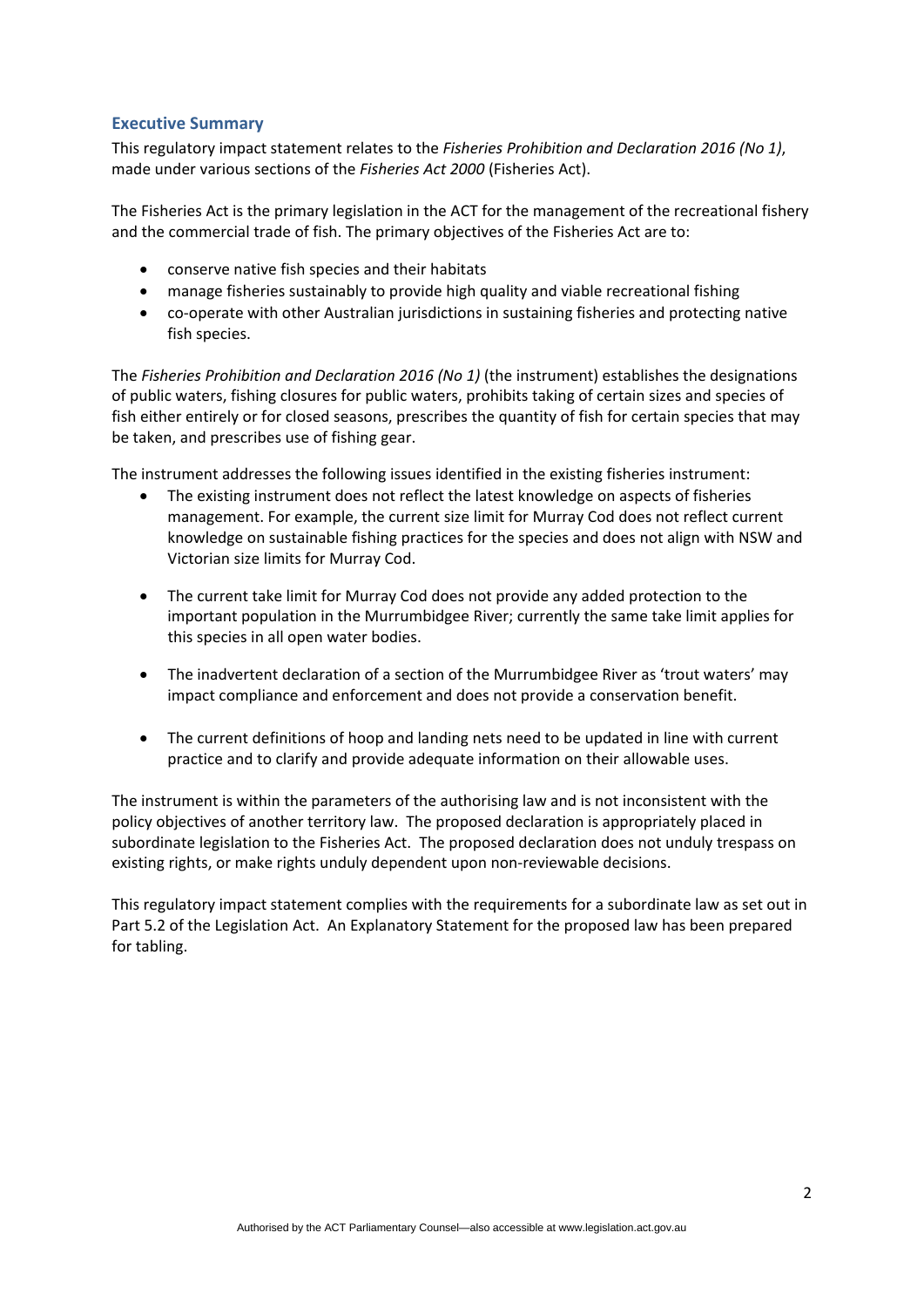# **Purpose**

This regulatory impact statement (RIS) establishes whether new and amended provisions are required for the declaration and prohibition under sections 13, 15, 16 and 17 of the Fisheries Act and assesses the impacts of the proposed provisions. The RIS provides:

- a) background on policy objectives for fisheries management in the ACT;
- b) problems with existing management;
- c) policy objectives;
- d) options to achieve the policy objectives, including costs and benefits and a preferred policy option;
- e) background on consultation;
- f) mutual recognition issues; and
- a) a conclusion.

The *Legislation Act 2001* defines benefits as including advantages and direct and indirect economic, environmental and social benefits and costs as including burdens and disadvantages, and direct and indirect economic, environmental and social costs.

The purpose of this RIS is to assess the regulatory impacts to the community of new restrictions imposed on recreational fishing in the ACT through this instrument. The instrument may impose a social and economic cost on the community through restrictions on gear, the size and number of fish that may be caught, prohibiting fishing at certain times and in certain locations and the fishing of certain species all together.

While the instrument may impose a cost of the community, the environmental cost of the status quo, especially on the Murray Cod population in the ACT, must also be considered.

Despite the perceived costs on the community, these restrictions are appropriate and justified in order to achieve the environmental protection and sustainability goals of the Fisheries Act.

### **Policy objectives for fisheries management**

The Fisheries Act is the primary ACT legislation for the management of the recreational fishery and the commercial trade of fish in the ACT.

The primary objectives of the Fisheries Act are to:

- conserve native fish species and their habitats
- manage fisheries sustainably to provide high quality and viable recreational fishing
- co-operate with other Australian jurisdictions in sustaining fisheries and protecting native fish species.

Part 3 of the Fisheries Act enables the Minister to set restrictions on recreational fishing in public waters by way of a disallowable instrument. Within Part 3, section 13 permits the Minister to prohibit the taking of fish absolutely or conditionally from public waters through fishing closures. Section 15 permits the Minister to declare the taking of fish of certain length or weight from public waters to be prohibited. Section 16 permits the Minister to declare the quantity of a species of fish that may be taken by a person in any one day and section 17 permits the Minister to declare fishing gear that may be used for taking fish.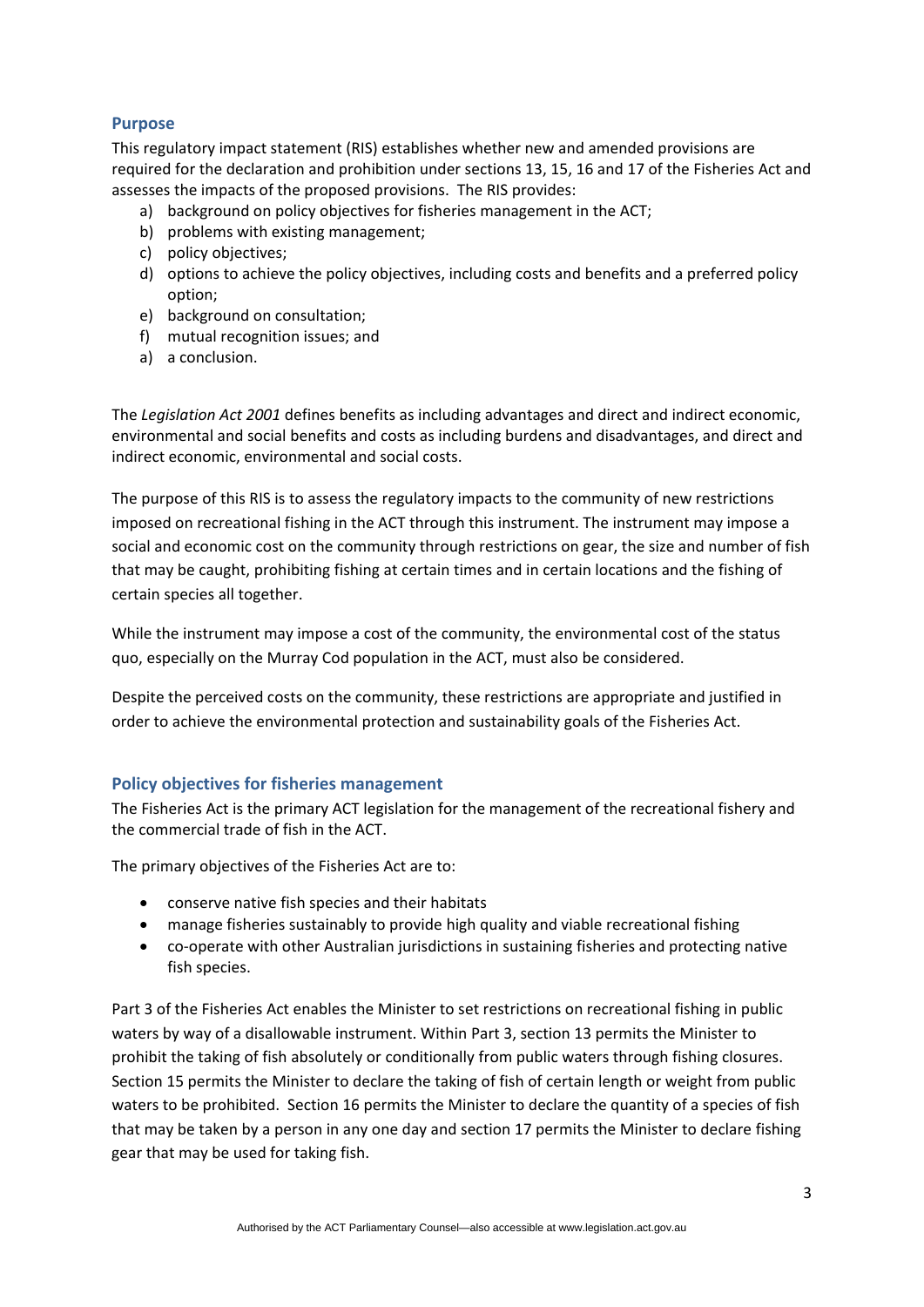#### **Policy Problems**

Unregulated recreational fishing can lead to significant environmental and social costs. Fishing pressure can lead to adverse environmental impacts, particularly on threatened native species such as the Murray Cod, leading to a reduced fish population. As a consequence, recreational fishing is impacted as fish populations may not recover to a sustainable level, resulting in less fishing opportunities.

Fishing regulation is necessary to ensure the ongoing sustainability of the river system and the environment, and to ensure that recreational fishing can continue into the future.

This is achieved by the fishing closure, and species, size and gear restrictions set out in the instrument. These restrictions are proportionate to the risk of overfishing and justified in achieving sustainability goals.

The existing instrument addresses some of these problems; however, new knowledge in sustainable fisheries management should be incorporated through updating the existing instrument.

This instrument seeks to find an appropriate balance between the protection of the environment and ensuring a viable recreational fishery.

## **Changes to the instrument Definitions**

#### *Hoop net*

The current definition of hoop net does not include a minimum mesh size or specify how hoop nets are to be used. Nets without a minimum mesh size allow very small animals to be caught.

#### *Landing Net*

The current definition of landing net includes a maximum hoop or ring size and a minimum mesh size and does not specify what a landing net may be used for. Fish are more likely to be landed quickly using larger diameter (hoop or ring) small mesh landing nets, with such nets resulting in less damage to threatened native fish taken accidentally or to fish being caught with the intention of being released. NSW removed the maximum size limit of 0.6 metres for landing net frames and the requirement for a netting mesh size not less than 25 millimetres from its fisheries management regulations in 2010.

#### *Open waters*

A section of the Murrumbidgee River adjacent to Angle Crossing and up to the NSW border has been inadvertently managed as trout waters. It is managed as such because it has not been declared otherwise (i.e. if not declared public, prohibited or private waters, waters are trout waters by default). Trout waters have different open seasons and other restrictions, including on fishing gear, compared to public waters. There are no obvious landmarks on the boundary of the ACT and NSW on the Murrumbidgee River and this makes compliance difficult for both fishers and fishery managers as it is hard to identify where trout waters in the ACT end and regular fishing conditions in NSW begin.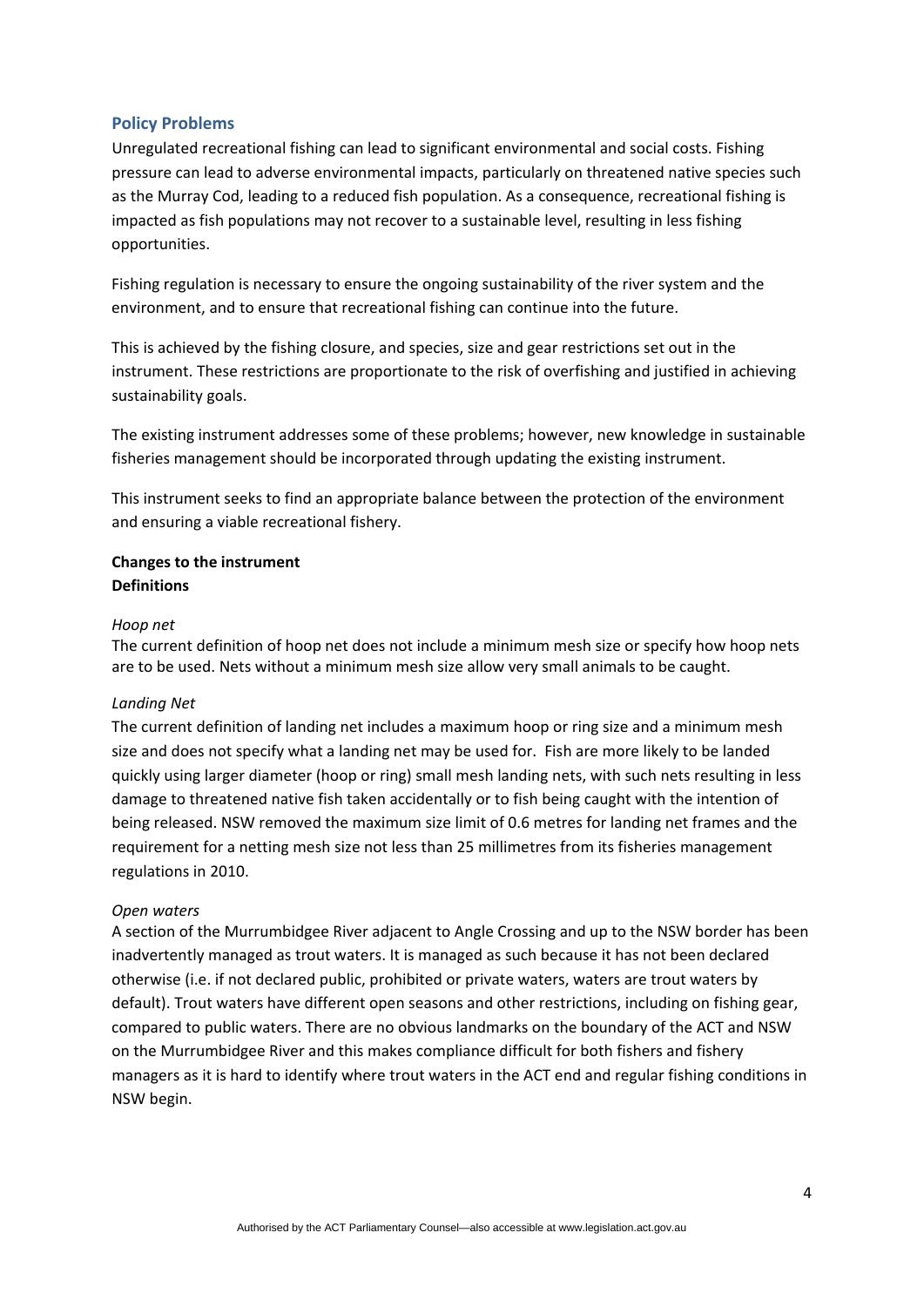#### **Fishing closures (section 13)**

The current instrument prohibits taking five threatened fish species. The new instrument introduces a prohibition on taking two additional crayfish species: the Alpine Spiny Crayfish (*Euastacus crassus*) and Rieks Crayfish (*Euastacus rieki*). These crayfish species are thought to be vulnerable to fishing pressure as they are edible and a similar size to yabbies. They are not currently listed as threatened in the ACT; however they are classified as endangered under the IUCN Red List of Threatened Species.

#### **Fish of prohibited size (section 15)**

Recent changes to legislation in NSW and Victoria mean that the ACT regulations around the recreational take of Murray Cod no longer align with these jurisdictions. New knowledge and research has informed the change to slot limits in NSW and Victoria and should be applied to the ACT fishery to ensure a more sustainable Murray Cod fishery and to promote alignment across jurisdictions.

#### **Fish quantity (section 16)**

The Murray Cod is a nationally listed threatened species under the Commonwealth's *Environment Protection and Biodiversity Conservation Act 1999* (EPBC Act). The Murray Cod population in the Murrumbidgee River is identified as an important population in the *National Recovery Plan for the Murray Cod*. Current fisheries regulations do not give any extra protection to this population. The new instrument introduces a quota of a person taking one Murray Cod from the Murrumbidgee River per day.

#### **Fishing gear (section 17)**

The current instrument does not specify that hoop nets are to be used for catching yabbies and freshwater prawns only.

### **Objectives of government intervention**

- To protect larger breeding fish in Murray Cod populations to ensure sustainability into the future.
- To better align fishing regulations across jurisdictions (ACT, NSW and Victoria) in order to make compliance and enforcement less complicated (i.e. same rules apply on both sides of the border) and encourage consistency in fisheries management.
- To offer increased protection to the population of Murray Cod in the Murrumbidgee River, which is identified as a nationally important population.
- To clarify existing definitions.

### **Options for achieving objectives**

This declaration has been prepared in the context of the existing provisions. The options considered in relation to each identified problem were:

- retain the provisions in the existing declaration; or
- introduce new or amended provisions to this declaration.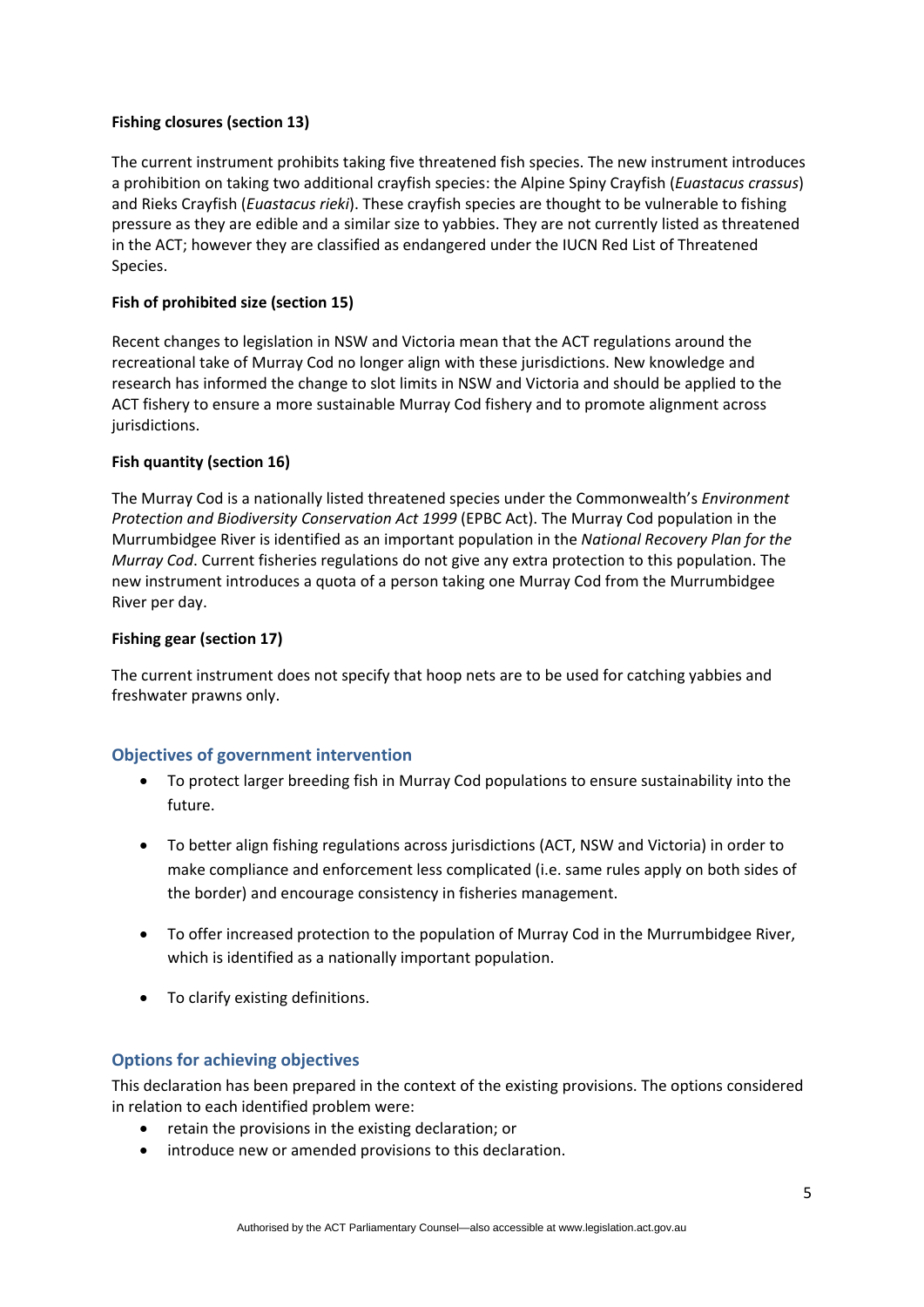## **Cost benefit analysis**

The table below outlines the costs and benefits associated with each of the provisions introduced in this instrument. The cost benefit analysis shows that, while there are potential direct and indirect social impacts for members of the community associated with the restrictions on the size and number of Murray Cod able to be caught, these are outweighed by the direct environmental benefits to the sustainability of this species, which should also result in greater sustainability of recreational fishing in the long term.

| <b>Alternative options</b>                                                                                                    | <b>Benefits and constraints</b>                                                                                                                                                                                                                                                                                                                                                                                  |
|-------------------------------------------------------------------------------------------------------------------------------|------------------------------------------------------------------------------------------------------------------------------------------------------------------------------------------------------------------------------------------------------------------------------------------------------------------------------------------------------------------------------------------------------------------|
| <b>Definitions</b>                                                                                                            |                                                                                                                                                                                                                                                                                                                                                                                                                  |
|                                                                                                                               |                                                                                                                                                                                                                                                                                                                                                                                                                  |
| 1. Hoop Net<br>1a. Retain current definition of hoop net.                                                                     | <b>Benefits</b>                                                                                                                                                                                                                                                                                                                                                                                                  |
|                                                                                                                               | The use of hoop nets as defined in the current<br>instrument can continue.                                                                                                                                                                                                                                                                                                                                       |
|                                                                                                                               | <b>Constraints</b><br>The current definition does not include<br>limitations on the type of species that may be<br>caught with hoop nets and the lack of a<br>minimum size allows small off target animals to<br>be caught.                                                                                                                                                                                      |
| 1b. Amend the definition of hoop net to include<br>a minimum mesh size and to specify what hoop<br>nets may be used to catch. | <b>Benefits</b><br>The minimum mesh size of 13 millimetres for<br>hoop nets prevents taking of smaller Yabbies and<br>freshwater shrimp and prawns. The specification<br>of a mesh size is consistent with the table in s 28<br>of the NSW Fisheries Management (General)<br>Regulation 2010.<br><b>Constraints</b>                                                                                              |
|                                                                                                                               | Existing hoop nets may not be able to be used at<br>the expense of the fisher.                                                                                                                                                                                                                                                                                                                                   |
| 2. Landing Net                                                                                                                |                                                                                                                                                                                                                                                                                                                                                                                                                  |
| 2a. Retain current definition of landing net.                                                                                 | <b>Benefits</b><br>The use of landing nets as defined in the current<br>instrument can continue.<br><b>Constraints</b><br>The current definition contains a hoop size limit<br>and a minimum limit for mesh size. Using a<br>landing net with a smaller diameter hoop and a<br>larger mesh size on the net can cause injury to<br>fish as they are netted/make it more difficult for<br>fishers to net the fish. |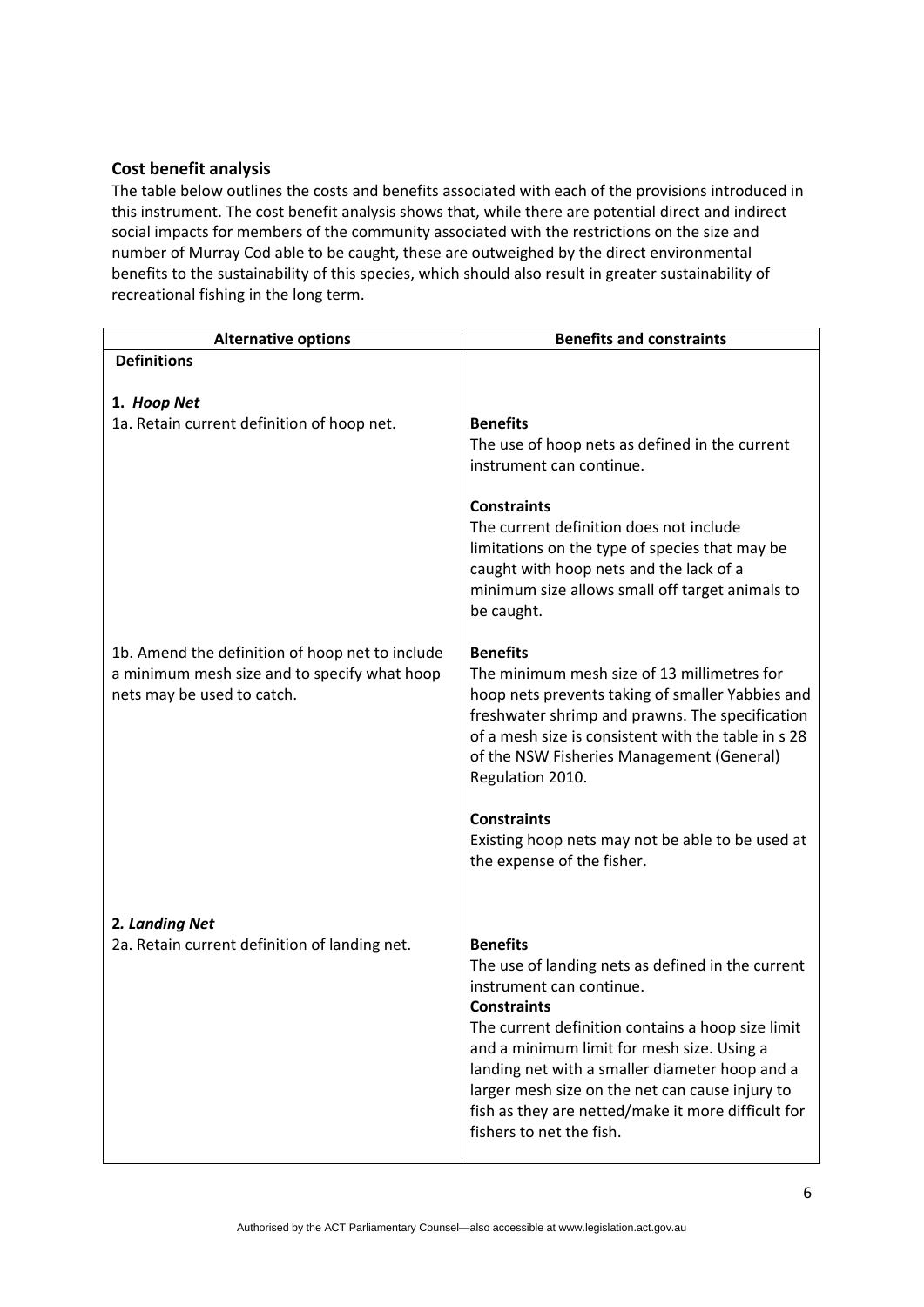| 2b. Amend the definition of landing net to<br>remove the maximum diameter requirement for<br>the hoop or ring and for the minimum mesh size<br>requirement for the attached netting and, to<br>specify that soft material or small mesh netting<br>may be attached to the hoop or ring and that the | <b>Benefits</b><br>Fish are more likely to be landed quickly using<br>larger diameter small mesh landing nets, with<br>less damage to threatened native fish taken<br>accidentally or to fish being caught with the<br>intention of being released. NSW removed the                                                                                                                                                                                                                                        |
|-----------------------------------------------------------------------------------------------------------------------------------------------------------------------------------------------------------------------------------------------------------------------------------------------------|------------------------------------------------------------------------------------------------------------------------------------------------------------------------------------------------------------------------------------------------------------------------------------------------------------------------------------------------------------------------------------------------------------------------------------------------------------------------------------------------------------|
| landing net is to be used only for the purpose of<br>landing a fish that is already hooked.                                                                                                                                                                                                         | maximum size limit of 0.6 metres for landing net<br>frames and the requirement for a netting mesh<br>size not less than 25 millimetres from its<br>fisheries management regulations in 2010,<br>recognising the importance of large, fine-mesh<br>landing nets for catch and release fishing.<br>Restricting the use of landing nets to landing fish<br>that are already hooked will reduce the<br>unintended bycatch of non-target fish species.                                                          |
|                                                                                                                                                                                                                                                                                                     | <b>Constraints</b><br>As the amended definition removes size and<br>netting constraints, there is unlikely to be any<br>cost to the community from this provision.                                                                                                                                                                                                                                                                                                                                         |
| 3. Open Waters                                                                                                                                                                                                                                                                                      |                                                                                                                                                                                                                                                                                                                                                                                                                                                                                                            |
| 3a. Retain the existing definition of open waters                                                                                                                                                                                                                                                   | <b>Benefits</b>                                                                                                                                                                                                                                                                                                                                                                                                                                                                                            |
|                                                                                                                                                                                                                                                                                                     | If the existing definition is retained the section of<br>the Murrumbidgee River upstream of Angle<br>Crossing to the ACT border will have greater<br>protection for fish due to the continued<br>classification as trout waters. Trout waters are<br>managed differently from open waters by being<br>closed from the taking of any fish for a specified<br>period each year (section 1.1) and having fishing<br>gear restrictions (section 1.7 (3)) to protect fish<br>during breeding and minimise take. |
|                                                                                                                                                                                                                                                                                                     | <b>Constraints</b><br>Leaving this section of the Murrumbidgee River<br>as trout water poses a problem in terms of<br>compliance (ability to comply with) and<br>enforcement of regulations relating to trout<br>waters as there is no easily recognisable<br>boundary between the section of the river in the<br>ACT and the river in NSW with general fishing<br>regulations in place.                                                                                                                   |
| 3b. Amend the definition of open waters to<br>include the section of the Murrumbidgee River<br>upstream of Angle Crossing to the ACT border.<br>All other sections of the Murrumbidgee River<br>within the ACT are designated as 'open waters'<br>or 'prohibited waters'.                           | <b>Benefits</b><br>The section of the Murrumbidgee River<br>downstream of Angle Crossing to the junction<br>with the Gudgenby River remains designated as<br>'prohibited waters'. This designation has not<br>been extended upstream of Angle Crossing<br>because there is no physical landmark at the<br>ACT/NSW border to indicate where 'prohibited                                                                                                                                                     |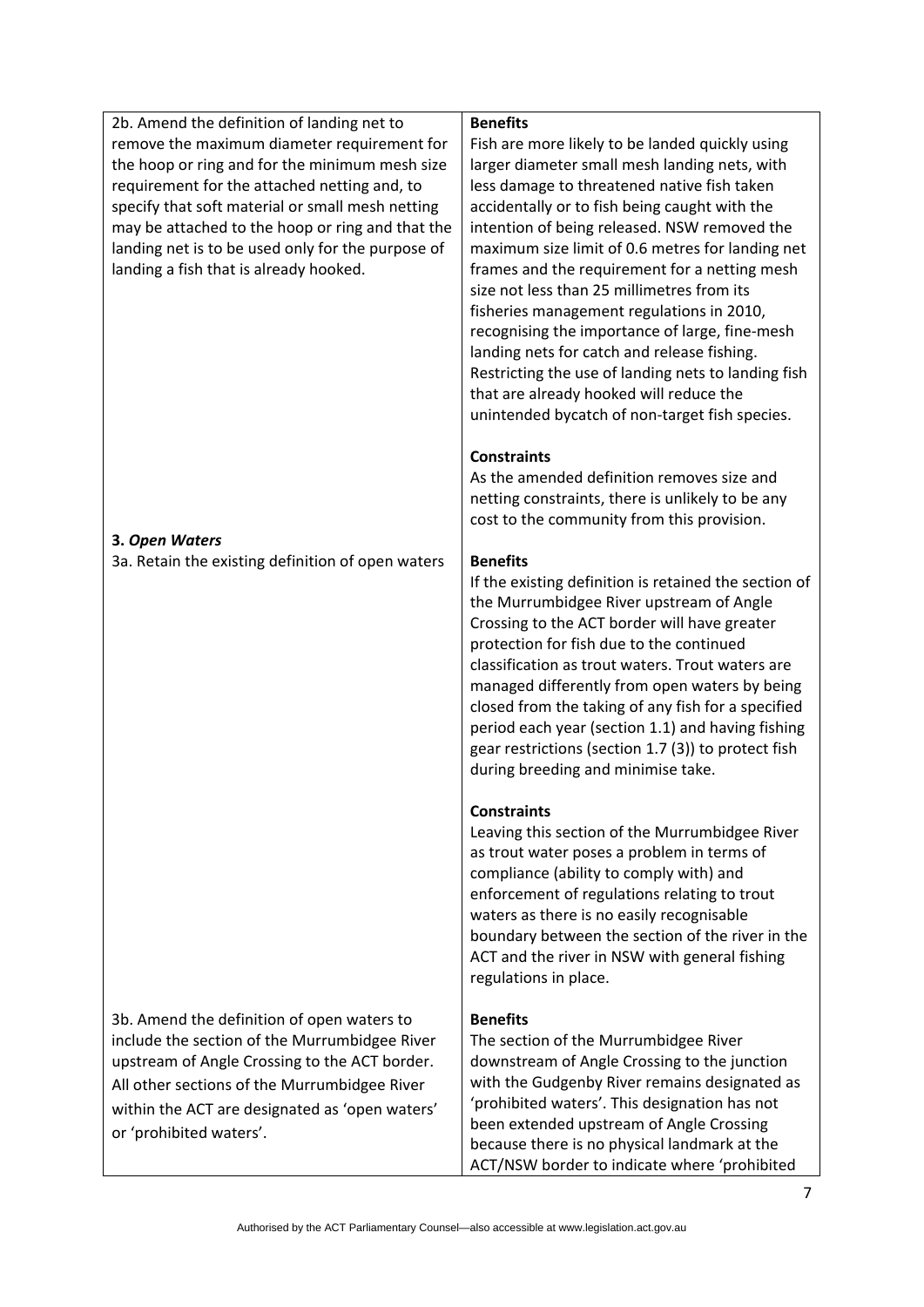|                                                                                                   | waters' end for compliance purposes. Angle<br>Crossing was chosen as the upper limit of<br>'prohibited waters' in the Murrumbidgee River<br>because it provides a distinct landmark that is<br>readily recognised by anglers and compliance<br>officers. As the Murrumbidgee River<br>immediately upstream of the border in NSW is<br>not designated or managed as trout waters<br>(general NSW fishing rules apply). |
|---------------------------------------------------------------------------------------------------|-----------------------------------------------------------------------------------------------------------------------------------------------------------------------------------------------------------------------------------------------------------------------------------------------------------------------------------------------------------------------------------------------------------------------|
|                                                                                                   | <b>Constraints</b><br>Amending the definition of open waters to<br>include this section of the river removes added<br>protection fish receive under trout waters<br>classification, however, the risks are not<br>significant given that the section of river is less<br>than one kilometre long and compliance in this<br>area is very difficult to enforce.                                                         |
| Fishing closures (s13)                                                                            |                                                                                                                                                                                                                                                                                                                                                                                                                       |
| Option A: Limit fishing closures to those already<br>declared.                                    | <b>Benefits</b><br>There may be a social benefit in allowing the<br>take of these species.                                                                                                                                                                                                                                                                                                                            |
|                                                                                                   | <b>Constraints</b><br>Alpine Spiny Crayfish and Rieks Crayfish will<br>continue to potentially be subject to fishing<br>pressure.                                                                                                                                                                                                                                                                                     |
| Option B: Amend the declaration to include a<br>prohibition on taking Alpine Spiny Crayfish       | <b>Benefits</b><br>The species are protected from fishing pressure.                                                                                                                                                                                                                                                                                                                                                   |
| (Euastacus crassus) and Rieks Crayfish<br>(Euastacus rieki).                                      | <b>Constraints</b><br>Neither of these crayfish species is expressly<br>prohibited from taking under NSW and Victorian<br>recreational fishing rules. However, they are<br>indirectly protected from fishing pressure by a<br>minimum legal carapace size of 9 centimetres for<br>spiny crayfish in both jurisdictions.                                                                                               |
| 3. Fish of prohibited size (s15)                                                                  |                                                                                                                                                                                                                                                                                                                                                                                                                       |
| Option A: Retain current size limits for Murray<br>Cod (not able to take fish smaller than 60cm). | <b>Benefits</b><br>Fishers will still be able to take larger "trophy"<br>fish which may be important to some fishers for<br>cultural reasons.                                                                                                                                                                                                                                                                         |
|                                                                                                   | <b>Constraints</b><br>Current size limits allow larger breeding fish to<br>be taken out of the population which may<br>impact the sustainability of the population in the<br>future. Current research shows that a slot limit                                                                                                                                                                                         |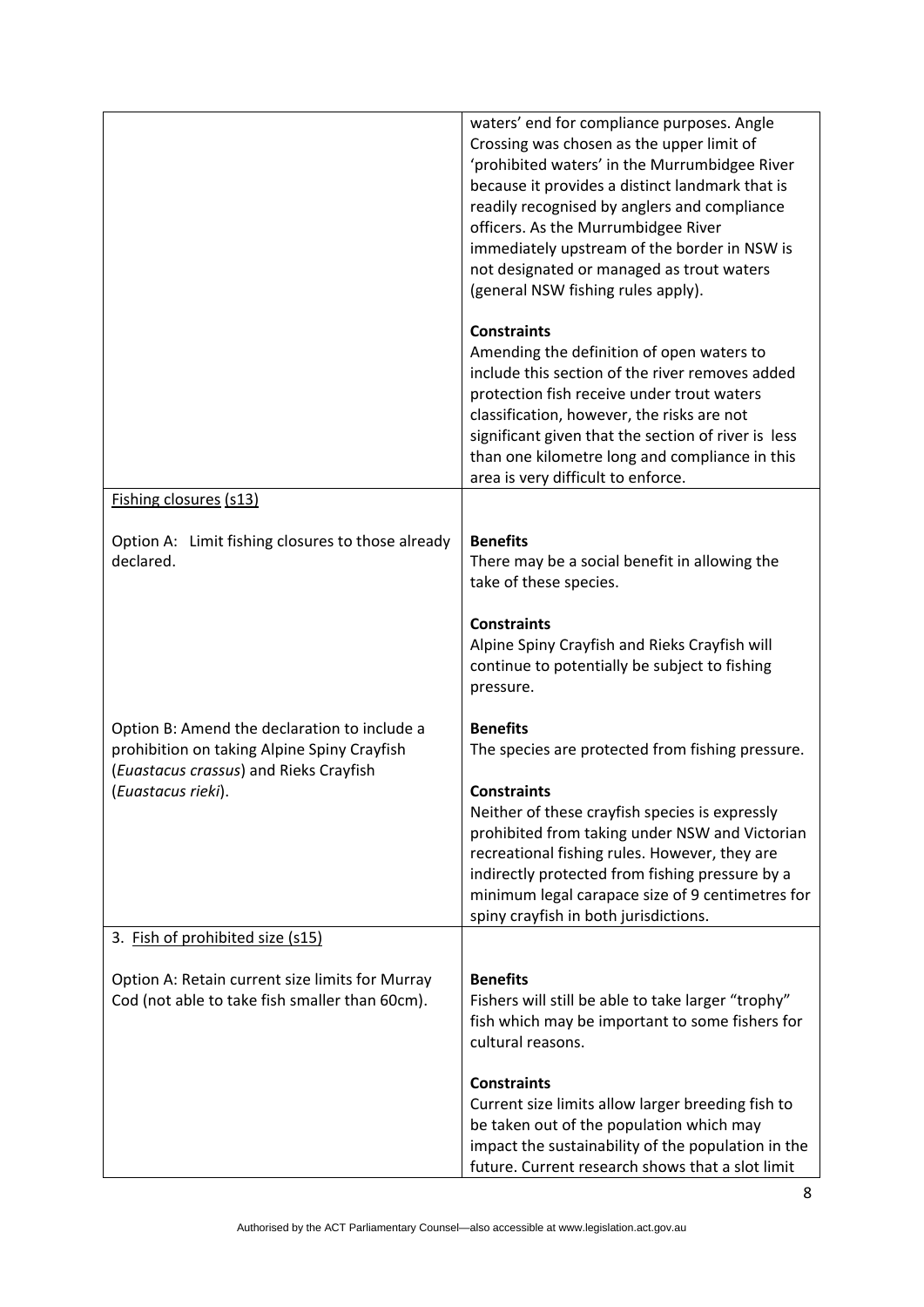|                                                                                                                                                                                                                                        | (defining a minimum and maximum size) is a<br>more sustainable way to manage fisheries.                                                                                                                                                                                                                                                                                                                                                                                                                                                                                                                                                           |
|----------------------------------------------------------------------------------------------------------------------------------------------------------------------------------------------------------------------------------------|---------------------------------------------------------------------------------------------------------------------------------------------------------------------------------------------------------------------------------------------------------------------------------------------------------------------------------------------------------------------------------------------------------------------------------------------------------------------------------------------------------------------------------------------------------------------------------------------------------------------------------------------------|
| Option B: Amend size limits for Murray Cod so<br>that fishers may not take Murray Cod less than<br>55 centimetres in length or more than 75<br>centimetres in length.                                                                  | <b>Benefits</b><br>Prohibiting the taking of Murray Cod less than<br>55cm will allow fish to breed before they are<br>subjected to recreational fishing pressure and<br>prohibiting the take of Murray Cod more than<br>75cm in length will reduce the number of years<br>fish are subject to take and protect the larger<br>breeding fish. Amending the size limits for<br>Murray Cod will also bring ACT regulations into<br>line with NSW and Victoria.<br><b>Constraints</b><br>Larger "trophy" fish, typically over 100cm in<br>length, will no longer be able to be taken and<br>this may impact the fishing experience of some<br>fishers. |
| 4. Fish quantity (s16)                                                                                                                                                                                                                 |                                                                                                                                                                                                                                                                                                                                                                                                                                                                                                                                                                                                                                                   |
| Option A: Retain recreational take limit of two<br>Murray Cod in any one day in all waters where<br>fishing is permitted.                                                                                                              | <b>Benefits</b><br>Having the same take limit across all waters in<br>the ACT where fishing is permitted simplifies<br>compliance and enforcement.                                                                                                                                                                                                                                                                                                                                                                                                                                                                                                |
|                                                                                                                                                                                                                                        | <b>Constraints</b><br>The Murrumbidgee River population of Murray<br>Cod is identified as an important population in<br>the National Murray Cod Recovery Plan.<br>Currently this population is subject to the same<br>fishing pressure as stocked populations in urban<br>lakes and ponds and other wild populations.                                                                                                                                                                                                                                                                                                                             |
| Option B: Lower the recreational take limit to<br>one Murray Cod in any one day for the<br>Murrumbidgee River. Take limit of two Murray<br>Cod in any one day will remain in place for all<br>other waters where fishing is permitted. | <b>Benefits</b><br>Lowering the take limit to one per day in the<br>Murrumbidgee River will offer increased<br>protection from fishing pressure to this<br>nationally significant population.                                                                                                                                                                                                                                                                                                                                                                                                                                                     |
|                                                                                                                                                                                                                                        | <b>Constraints</b><br>Fishers who are not aware of the amended take<br>limit in the Murrumbidgee River are at risk of<br>non-compliance. This risk can be addressed<br>through education activities including<br>information pamphlets and signage at the river.                                                                                                                                                                                                                                                                                                                                                                                  |
| 5. Fishing gear (s17)                                                                                                                                                                                                                  |                                                                                                                                                                                                                                                                                                                                                                                                                                                                                                                                                                                                                                                   |
| Option A: Limit fishing gear to that already                                                                                                                                                                                           | <b>Benefits</b>                                                                                                                                                                                                                                                                                                                                                                                                                                                                                                                                                                                                                                   |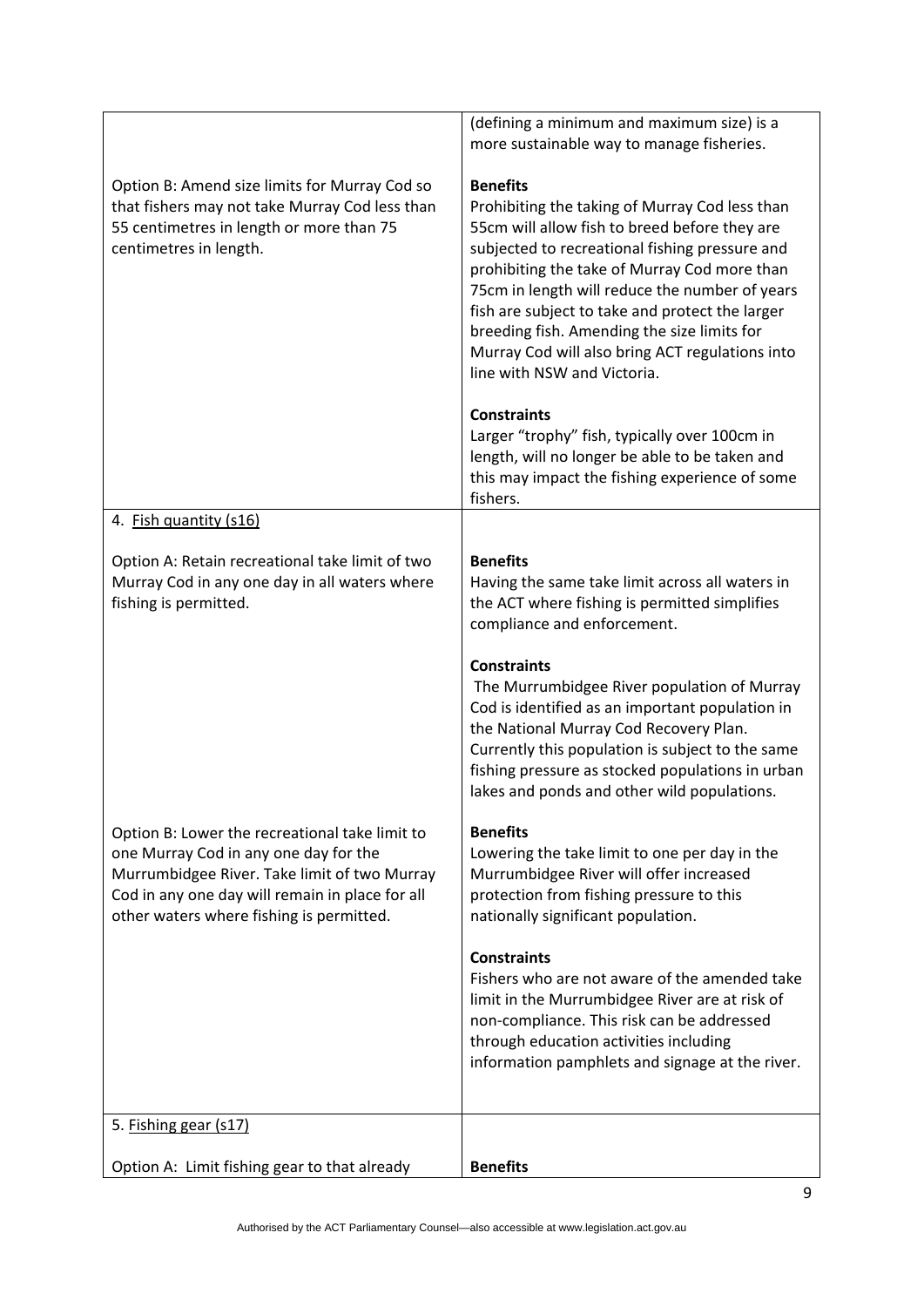| declared.                                                                                                                                                                       | Fishers may currently use hoop nets for catching<br>species other than prawns and yabbies and may<br>continue to do so under current rules.                                                            |
|---------------------------------------------------------------------------------------------------------------------------------------------------------------------------------|--------------------------------------------------------------------------------------------------------------------------------------------------------------------------------------------------------|
|                                                                                                                                                                                 | <b>Constraints</b><br>The current instrument does not specify what<br>species a hoop net may be used to take.                                                                                          |
| Option B: Amend the declaration to specify that<br>Hoop nets are to be used only for taking Yabbies<br>and freshwater shrimp and prawns (Families<br>Atyidae and Palaemonidae). | <b>Benefits</b><br>Changing the provision for hoop nets will provide<br>clarity on what they are to be used for and will<br>protect non target species from being caught<br>using hoop nets.           |
|                                                                                                                                                                                 | <b>Constraints</b><br>The proposed amendment will exclude the use<br>of hoop nets for other purposes which may pose<br>a social impact, however the change will result in<br>an environmental benefit. |

# **Consultation**

Public consultation is not required on Declaration and Prohibition instruments under the Fisheries Act. Broad public consultation on the proposed provisions relating to Murray Cod was undertaken through the *ACT and Region Social Expectations of Waterways Survey* (through the ACT Healthy Waterways Basin Project). This survey included questions on the use of waterways for recreational fishing, including on support for potential protection measures for Murray Cod such as the changes to a slot size limit and take limit of one fish per day in the Murrumbidgee River as proposed in this instrument. Survey results showed a high (over 80%) level of community support for these proposed changes. The Canberra Region Fishing Alliance was consulted on the proposed changes and indicated its support. The Conservator of Flora and Fauna will write to key stakeholders to inform them of the provisions under the new instrument.

### **Mutual recognition**

A range of legislation operates at local, State/Territory and National levels throughout Australia to regulate both recreational and commercial fishing and to protect native and threatened fish species. This instrument seeks to bring ACT regulations in line with those in NSW in order to promote better compliance across jurisdictions and to promote consistent regulation across jurisdictions for Murray Cod, a nationally threatened species. Mutual recognition is not a critical issue for fisheries management, noting that regulations in the Fisheries Act are now more consistent with New South Wales and Victoria.

### **Consistency of the proposed law with Scrutiny of Bills Committee principles**

The Committee's terms of reference require it to consider whether (among other things):

- (a) any instrument of a legislative nature made under an Act which is subject to disallowance and/or disapproval by the Assembly (including a regulation, rule or by‐ law):
	- i. is in accord with the general objects of the Act under which it is made;